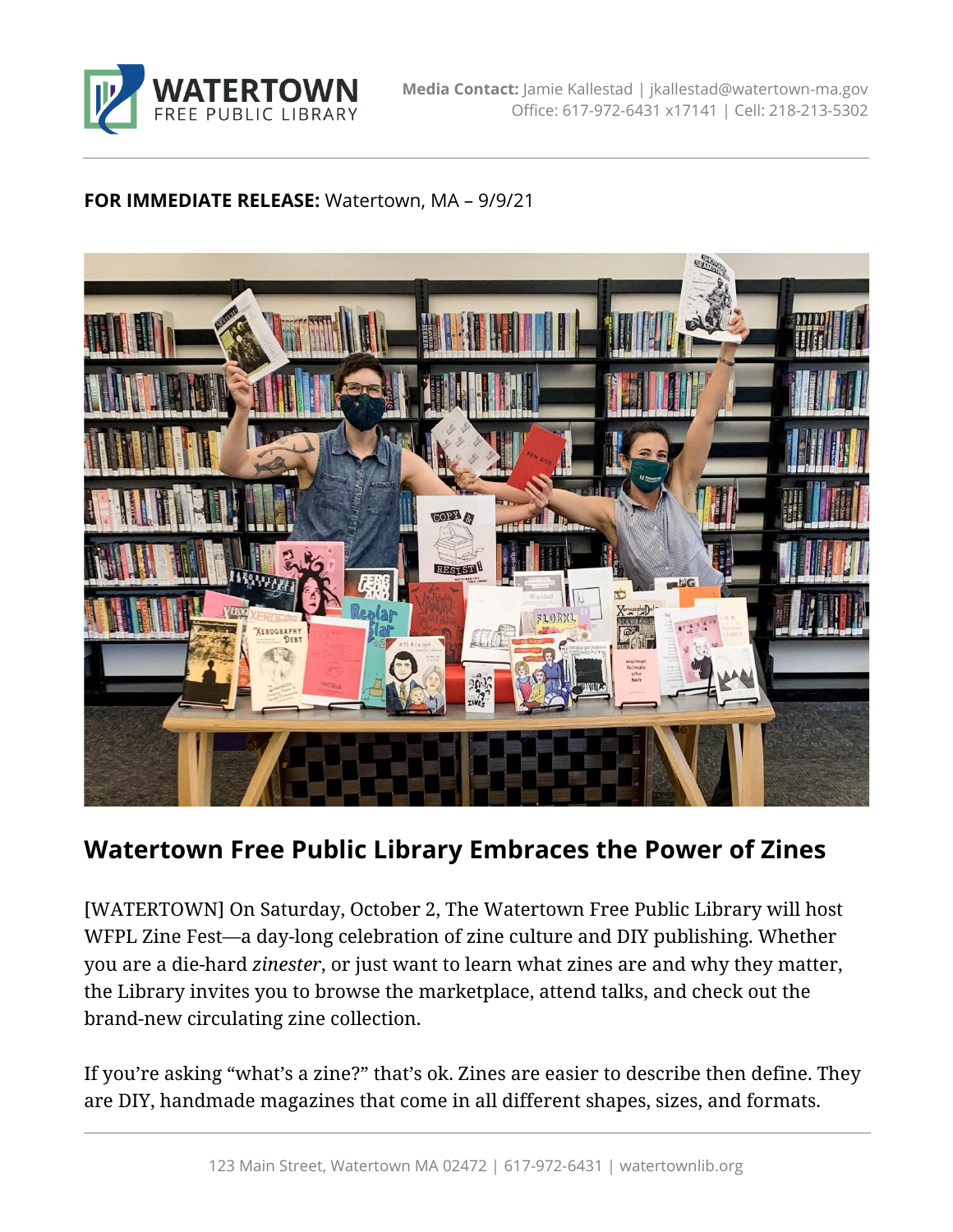

Many are handwritten, photocopied and stapled, while some are professionally printed. A favorite medium of punks, the Riot Grrrl movement, and superfan sub-cultures, zines have flourished in various forms for decades. But you won't find zines in most bookstores, so why would a public library host a zine fest?

"Zines are an important way to support and empower marginalized voices," says WFPL Zine Fest Coordinator Carey Conkey-Finn. "They're also a way for people to create community and share ideas that do not typically appear in the traditional publishing industry. Our goal is to provide a place for zines and the ideas of their creators to be represented in our collections. We believe they belong in the Library."

The main event at WFPL Zine Fest will be the Zine Marketplace, hosting 30 zinestervendors from near and far, showcasing and selling their work in the library's largest meeting room. Throughout the day, there will be also breakout talks on mental health and zines, integrating one's identity through zines, zines as a source for empowerment, and the history of Boston's 80s/90s independent publishing scene. Want to be part of the creative process? People of all ages will have the opportunity to create their own zine or work collaboratively in the Zine Hive.

In the weeks leading up to the festival, the Watertown Free Public Library will debut a circulating zine collection, with over 700 titles by local zinesters and national zine distributers. WFPL Zine Fest is a way to shine a light on these new materials while encouraging attendees to get involved and submit their own work to the collection.

"Zines can tell the story of a place, or the story of a people, and we want to preserve a part of Watertown that isn't currently reflected in our local history collection," says Conkey-Finn. "You don't have to be a zinester to attend zine fest. People of all ages and types are welcome to browse, listen, and get inspired."

To learn more and RSVP, head to [watertownlib.org/zinefest.](watertownlib.org/zinefest) The Watertown Free Public Library is located at 123 Main St. in Watertown and is accessible by public transit. Masks are required for all people ages two and older inside the Library. If you have questions about Zine Fest or want to be involved, contact conkey@watertown-ma.gov.